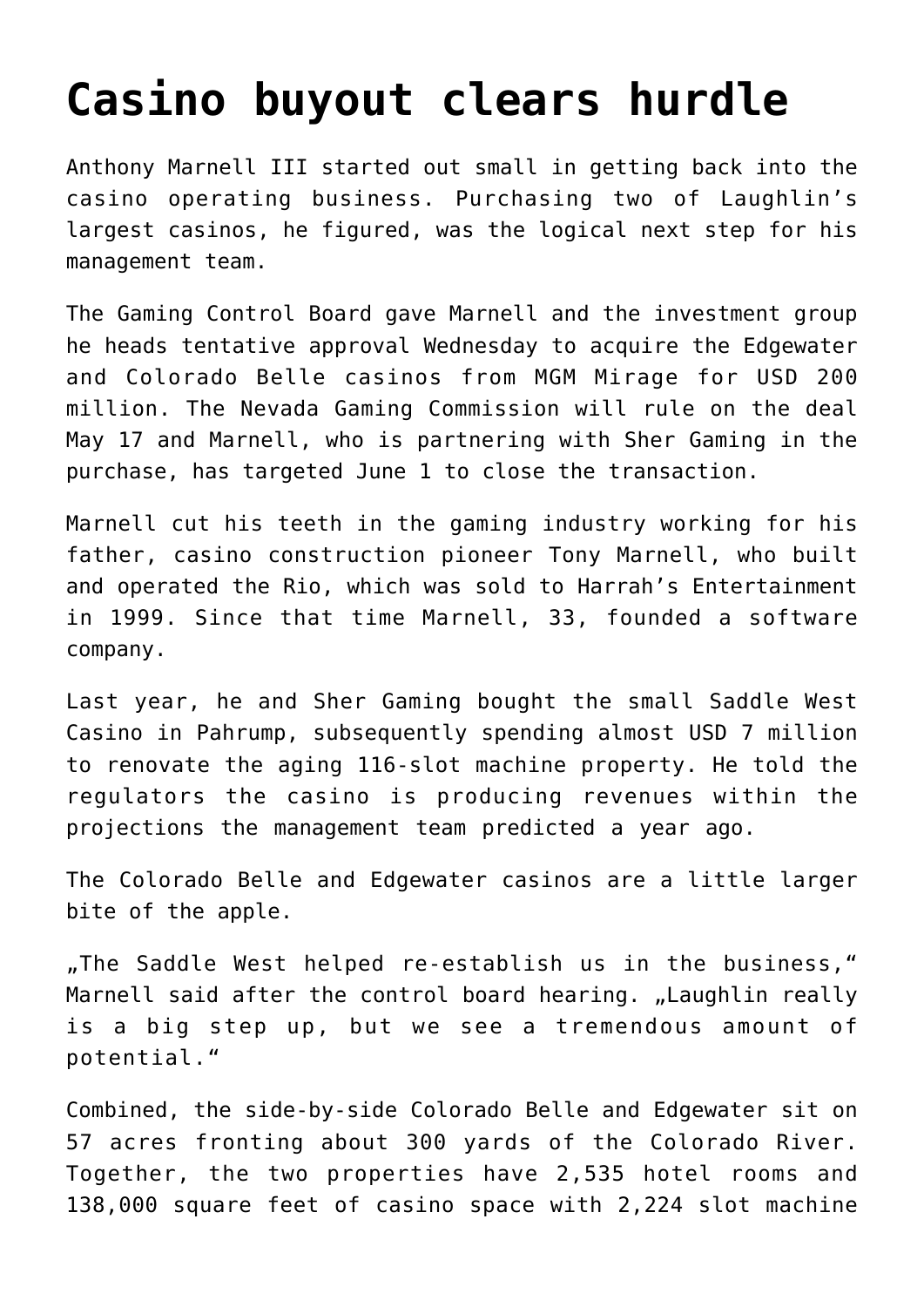and 72 gaming tables.

Marnell told gaming regulators he and his partners would spend about USD 22 million initially to upgrade the slot machines at the two casinos, some of which, he said, are long outdated. All the machines, Marnell said, will be replaced or retrofitted to include coinless slots.

"They have games built by companies that went bankrupt and are no longer in existence," Marnell said. "I think some of the slot machines were built before I was born."

The Colorado Belle and Edgewater were acquired by MGM Mirage when the casino giant bought the Mandalay Resort Group in April 2005 for USD 7.9 billion. The casinos weren't the company's primary focus, however, a point made during the hearing by both Marnell and gaming regulators.

"What's good about this transaction is that the casinos are being acquired by a group in which they will be the primary asset," Gaming Control Board Chairman Dennis Neilander said. .That's not to take anything away from MGM Mirage, but these casinos were either a secondary or third-tier asset. Revitalizing these properties is good for the overall market."

Marnell said he believes in Laughlin. In 2006, the community's gaming win was USD 630.4 million, an increase of 1.5 percent over 2005. However, revenues have fallen 2.6 percent for the first two months of 2007.

While he said the Colorado Belle and Edgewater encompass 25 percent of the market, the casinos are in dire need of a new direction. Marnell said that after the initial investment to upgrade the slot machines and casino floor, he and the management group will take some time to decide the next step for the resorts.

"We'll probably take some time to let the market show itself," Marnell said. "One of the keys to Laughlin is value, and it